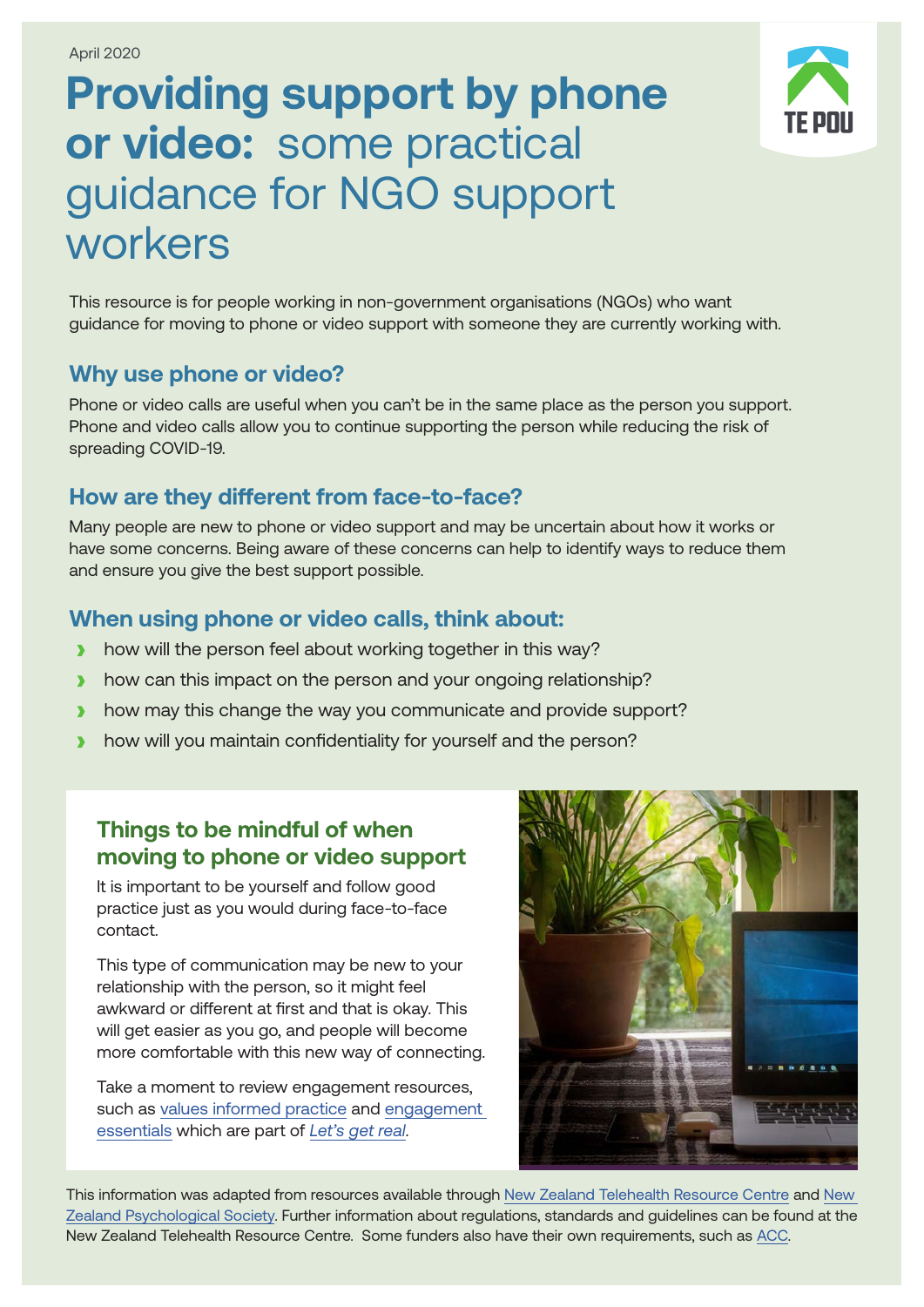# **Preparing for a phone or video call**

Here are some steps you can take before a call to make sure everything runs safely and smoothly.

# **Planning ahead**

**›** Make time to ensure the person has all the information

 they need and check if they have any questions or concerns. This can be by text, email, or an initial phone call if appropriate. This includes:

- $\triangleright$  explaining how phone or video is similar to and different from face-to-face
- $\triangleright$  checking if the person has access to a phone or computer, internet data and a good connection
- $\triangleright$  providing clear and simple instructions on how to access video calls.
- **›** Consider how you will need to adapt to meet the person's cultural, language and communication needs.
	- $\blacktriangleright$  What language does the person prefer?
	- $\triangleright$  Does the person have a hearing or vision impairment?
	- $\triangleright$  Who else may be useful to have in the call?
	- $\blacktriangleright$  Is the person familiar with using technology?
- **›** Check your organisation's requirements for confidentiality, security and getting informed consent. Do you need written, verbal or electronic consent?
- **›** Use your work phone or computer. If this is not possible talk to your organisation about appropriate steps.
- **›** Use programs or apps approved by your organisation. Avoid using personal accounts on social media apps, such as Facebook and Messenger, as these are not secure or confidential.
- **›** If video calling, use an audio headset and a fast, secure internet connection, where possible, to improve the quality of the contact.

**Make time to help the person understand how the technology works.**

**Become familiar with your equipment and program to prevent issues.**

#### **Before a call**

- **›** Test your equipment and practice with co-workers, if needed.
- **›** Be mindful of how you will sound and appear on screen. Find a space that is well lit and reasonably quiet. Make sure your laptop or webcam is placed at eye-level.
- **›** When working from home, make sure there are no inappropriate background distractions, ask whānau or flatmates to respect the privacy of the call and make sure there will be no interruptions.
- **›** Send a quick text or email reminder to confirm the call. Remind the person to test their equipment, choose a private space if available and write down any questions they may have for you.
- **›** Make a back-up plan in case of technical issues, for example reconnecting via text, email or phone. Be prepared for things to not work at times and be kind to yourself.

**Use technology safely to maintain privacy and professional boundaries.**